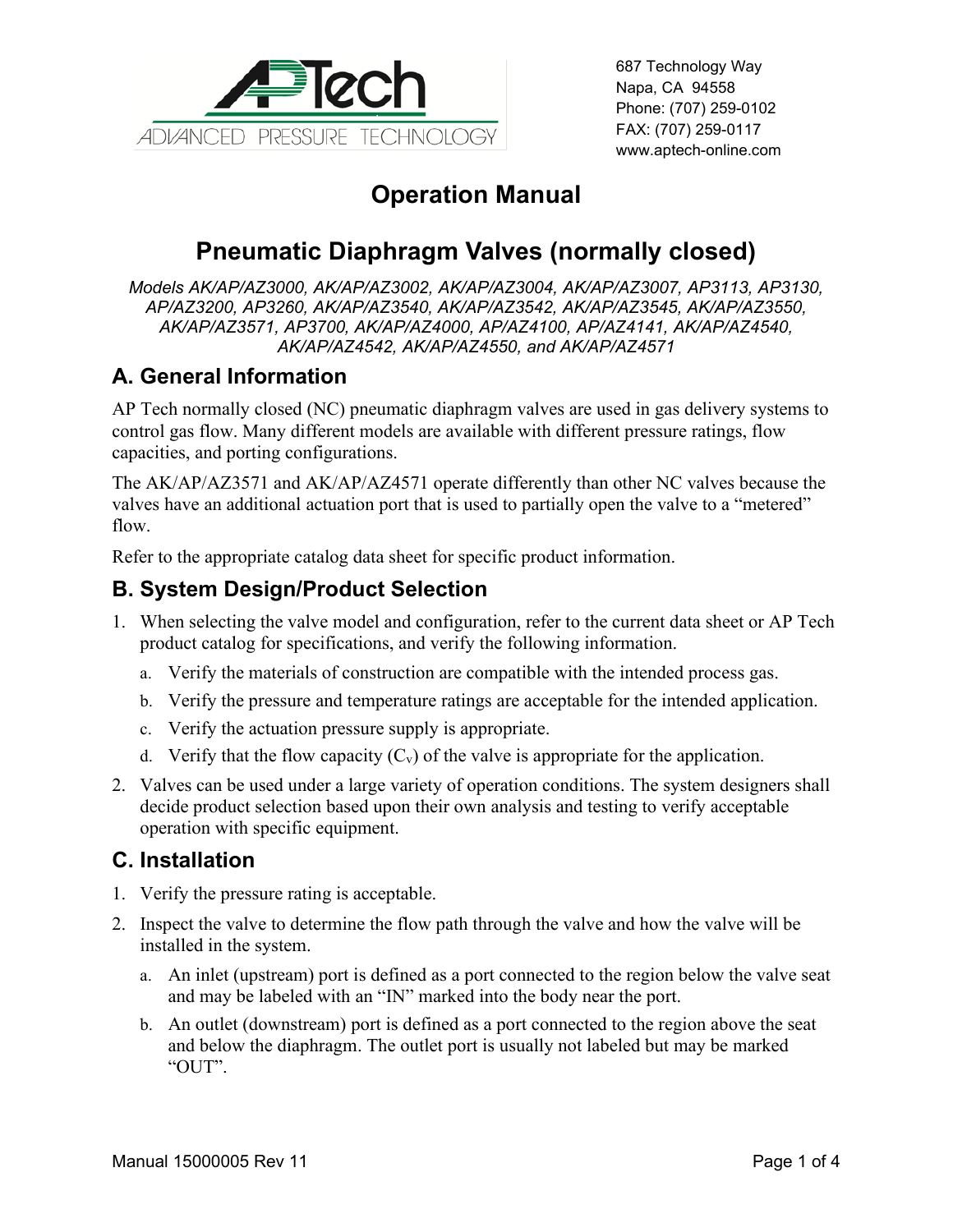- c. The traditional flow direction is inlet to outlet, but AP Tech valves may be employed in either traditional flow direction or the reverse.
- d. On Series DV Monoblock valves the port that is common with the block valves is marked with a "C". No other marking is shown. Refer to Technical Bulletin 205 for schematics of the monoblock configurations and more detailed information.
- 3. Install the valve using the appropriate method described below.
	- a. For tube stub connections, weld connectors or other components to the tube stubs per standard industry practice (reference SEMI standard F78).
	- b. For metal face seal connectors, assemble connections per standard practice described by fitting supplier (typically 1/8 turn past finger-tight).
	- c. For compression-type connectors, insert the tube into the fitting until it stops. Tighten the fitting by applying 1-1/4 turns of nut rotation.
		- i) For reinstallation, mark the nut and the valve body before disassembly. This will allow the nut to be returned to the original assembly position. Insert the tube and attached ferrules into the fitting until fully seated. Rotate the nut until it is returned to the original assembly position and tighten slightly beyond marked position.
	- d. Most valves can be attached to panels or mounting plates using the 10-32 or M5 female thread mounting holes located in the bottom of the body (valves with M5 mounting holes will be marked with a "5" on the bottom of the body). Special configurations or multivalve blocks may not have mounting holes or may have different size holes. Refer to the specific data sheet or Technical Bulletin for detailed mounting information.
- 4. Connect a nitrogen or clean dry air actuation pressure supply to the valve actuation port connection. The connection may be a 1/8 NPT female thread, 10-32 female thread, or M5x0.8 female thread depending on the valve model.
	- a. The AK/AP/AZ3571 and AK/AP/AZ4571 have two actuation ports. The port marked "1" is the metered flow actuation port and the port marked "2" is the full open actuation port.
	- b. For the AK/AP/AZ3571 and AK/AP/AZ4571 changing the actuator port locations could change the factory metered flow set point. Contact factory prior to attempting to reposition location of actuator port or if requiring a new meter flow set point.
- 5. After installation, perform a leak test of all connections and welds per standard industry practice (reference SEMI standard F1).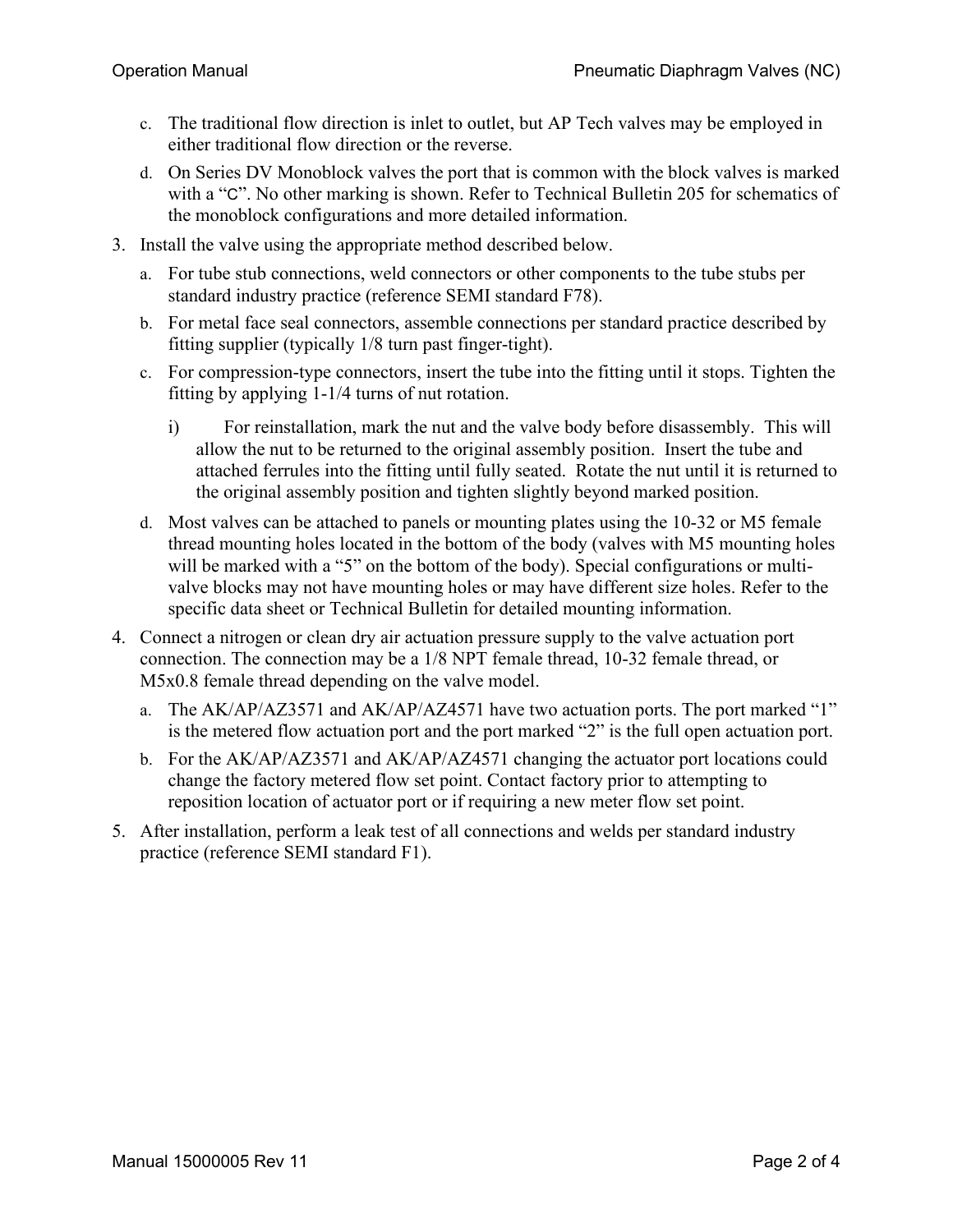## **D. Indicating Switch Option Installation**

- 1. IS option for AK/AP/AZ3000, AP3113, AP3130, or AK/AP/AZ3200:
	- a. Review the following specifications to verify the switch is appropriate for the installation.

| Switch model          | OKI Sensor ORT551                                |
|-----------------------|--------------------------------------------------|
| Switch type           | <b>SPDT</b>                                      |
| Operating temperature | -40 to 80 $C$                                    |
| Supply voltage        | 30 VDC max.                                      |
| Power                 | 3 VA max.                                        |
| Switching current     | 0.2 A max.                                       |
| Carrying current      | $0.5$ A max.                                     |
| Life expectancy       | Up to $5,000,000$ cycles at 1.2 VA               |
| Connectors            | Stranded 24 AWG wire (blue, black, and           |
|                       | brown leads), $10 \text{ ft} (3 \text{ m})$ long |

- b. Connect blue lead to common output.
- c. Connect brown lead to normally closed input (the circuit will be closed when valve is closed).
- d. Connect black lead to normally open input (the circuit will be closed when valve is open).
- 2. ISO and ISC option for AK/AP/AZ3550, AP/AZ4100, AK/AP/AZ4550, or AP3700:
	- a. Review the following specifications to verify the switch is appropriate for the installation.

| ISO switch model           | Alcoswitch MSPM101C104                                                                |
|----------------------------|---------------------------------------------------------------------------------------|
| ISC switch model           | Alcoswitch MSPM101B104                                                                |
| Switch type                | <b>SPST</b>                                                                           |
| Operating temperature      | $-10$ to 80 C                                                                         |
| Supply voltage             | 50 VDC max.                                                                           |
| Supply current             | $100$ mA max.                                                                         |
| Power                      | 1.0 VA optimum                                                                        |
| Initial contact resistance | 100 milliohm max.                                                                     |
| Life expectancy            | up to $5,000,000$ cycles at 0.1 VA                                                    |
| Connectors                 | Lug terminals $-$ can be soldered or will accept<br>.110 quick disconnect receptacles |

- b. Connect common input to one lug terminal (solder wire or use .110 quick disconnect receptacle).
- c. Connect signal input to other lug terminal (solder wire or use .110 quick disconnect receptacle). For ISO option, the circuit will be closed when the valve is open. For ISC, the circuit will be closed when the valve is closed.